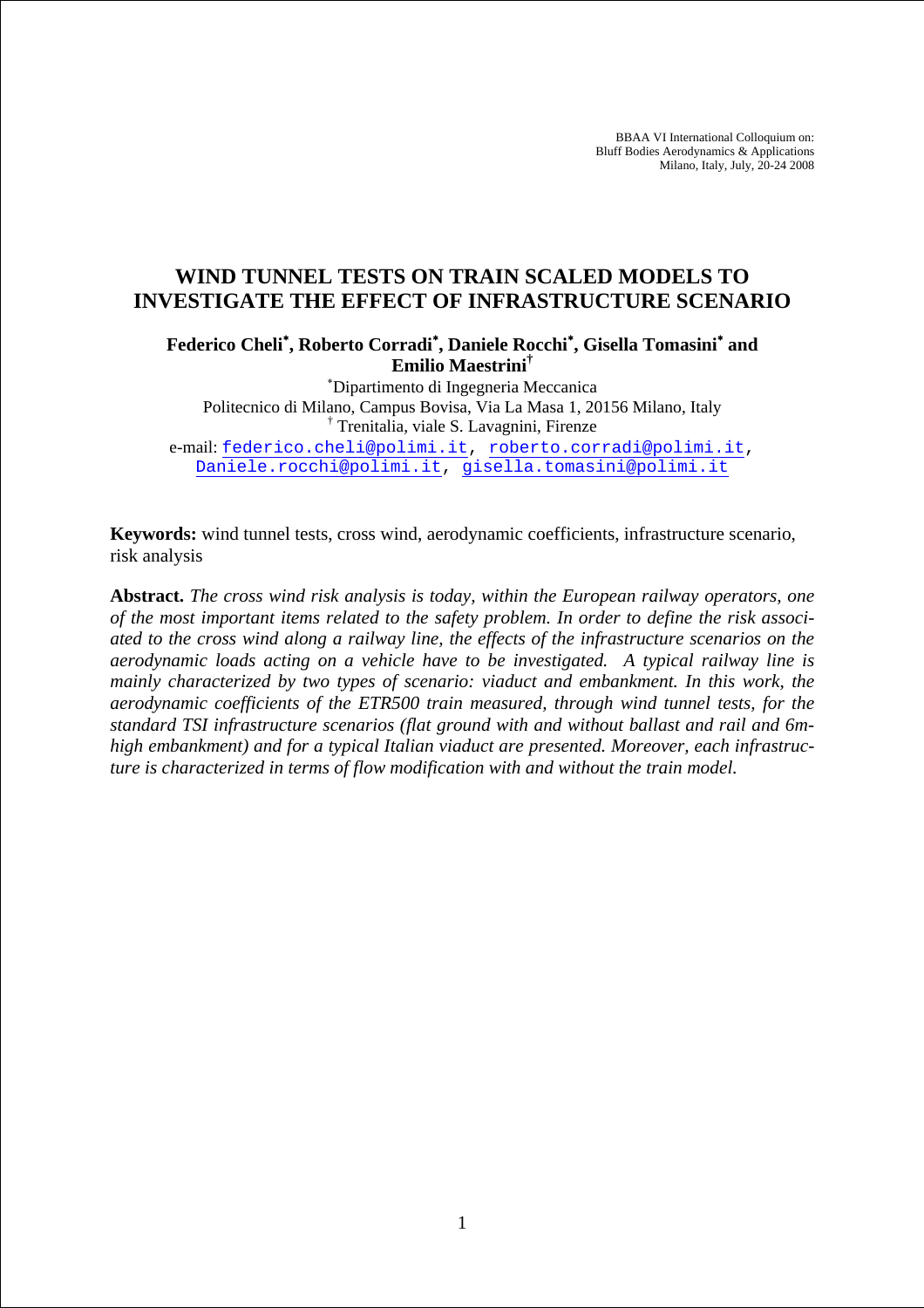## **1 INTRODUCTION**

A new European Standard on cross wind effect on trains is under edition within the "Technical Specification for Interoperability" (TSI, Ref. [4]): it defines a methodology to evaluate the safety threshold for a rail vehicle subjected to cross wind action, in terms of CWC (Characteristic Wind Curve). The CWC represents the limiting wind speed that leads the vehicle to overcome a specific safety limit. The procedure, provided within the TSI consists in evaluating the trains CWC through time-domain simulations of the dynamic response of a vehicle subjected to turbulent cross-wind. The effect of turbulent wind is modeled through an equivalent impulsive input gust (Chinese hat). According to this methodology, the wind properties are fixed and the time histories of the aerodynamic forces depend only on the mean wind speed and on the train's aerodynamic coefficients. These coefficients (and, as a consequence, the CWC) have to be determined starting from wind tunnel tests, for two infrastructure scenarios: the flat ground and a 6m-high standard embankment.

At the present state, from the rolling stock subsystem point of view, the TSI standard allows to consider a train as "interoperable" if its CWC satisfies specific limit reference values. From the infrastructure subsystem point of view, the infrastructure manager is required to identify all the parts of a line that can be exposed to severe winds, and to adopt the most appropriate countermeasures in order to ensure the operation safety. Nevertheless, in order to identify the most critical parts of a railway line it is necessary to combine the information of the wind characteristics with the information on the behaviour of a vehicle subjected to the cross wind, for the specific point along the line (Ref. [7] and [8]). In particular, in order to develop a methodology to perform a risk analysis of cross wind on high speed lines, it is important to understand the effect of the infrastructure scenarios on the aerodynamic coefficients.

A typical railway line is mainly characterized by two types of scenario: viaduct and embankment. In this work, the aerodynamic coefficients of the ETR500 train measured, through wind tunnel tests, for the standard TSI infrastructure scenarios (flat ground and 6m-high embankment) and for a typical Italian viaduct are presented and compared in order to understand the effects of infrastructure on aerodynamic loads.

# **2 WIND TUNNEL TESTS**

Tests have been performed on different scenarios, with two scale-models of the ETR500 train:

- 1:10 model for tests on flat ground, with and without ballast and rail and on the 6-m high standard embankment (Figure 1);
- 1:20 model for tests with a typical Italian viaduct (Figure 2 and Figure 15).





Figure 1. Experimental wind tunnel tests: 1:10 model of ETR500 on 6m high standard embankment.

Figure 2. Experimental wind tunnel tests: 1:20 model of ETR500 on a typical Italian viaduct.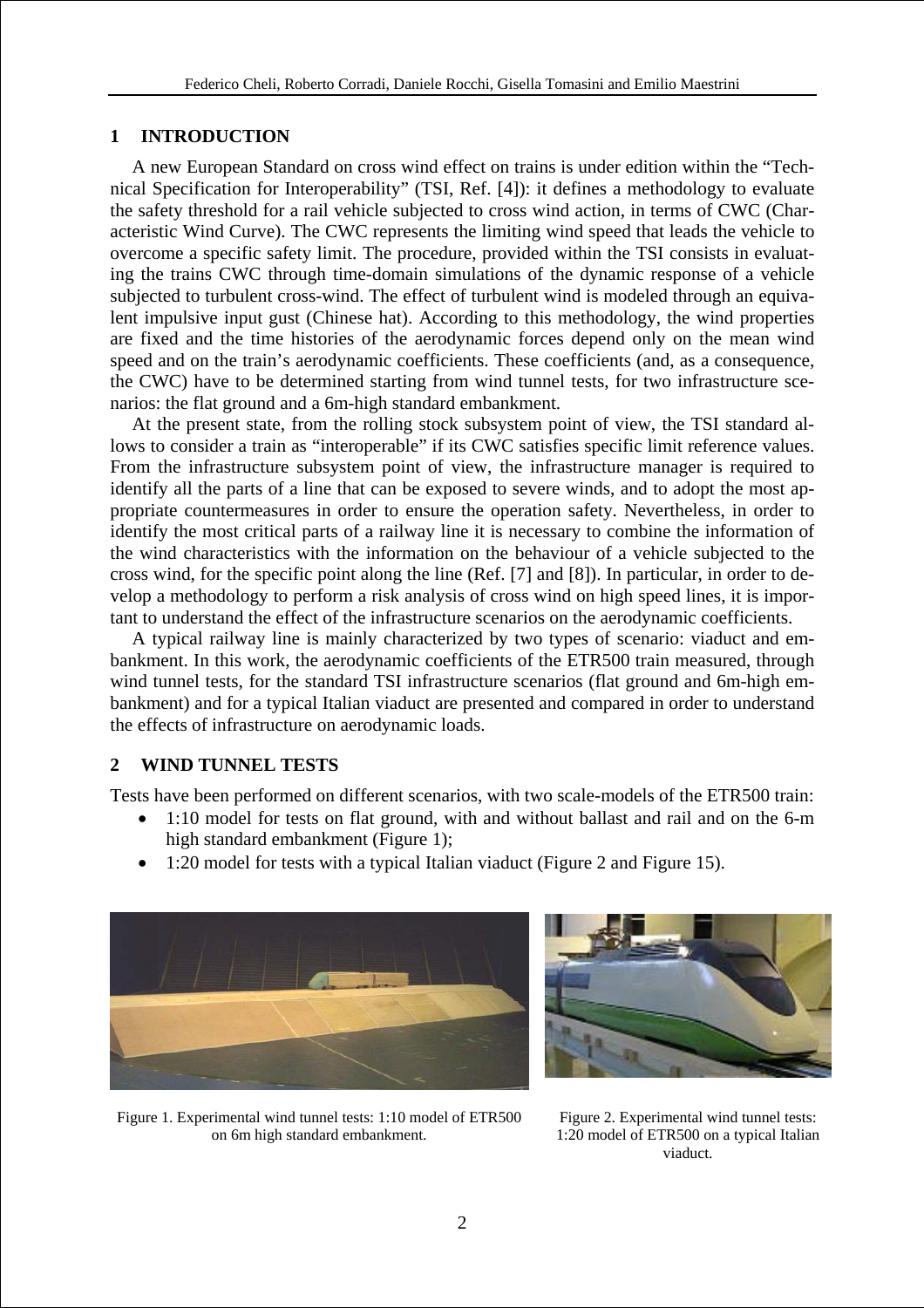All the tests have been performed in smooth flow conditions (Ref. [3]), with different wind angles of attack, from 0° (wind direction parallel and opposite to the train) to 90° (transversal wind). For each model scale, a specific experimental set up for the measurement of the aerodynamic forces on the power car and on the first trailer car has been designed.

### **2.1 Infrastructure scenario models**

The flat ground corresponds to the condition of the train running on a flat terrain and it represents one of the reference configurations described by the TSI Standard Ref. [4]. In order to have a block profile for the mean wind speed, the flat ground scenario has been built using a circular wooden table ("splitter plane" thickness s=0.01 m, radius R=2.5m), positioned at a height of 0.3m from the wind tunnel floor (Figure 3). Figure 4 shows the vertical wind speed profile measured over the flat ground: the boundary layer thickness is very low and, over the range corresponding to the train extension, the wind speed variation is limited within the  $\delta_{95\%}$ . as required by TSI (Ref. [4]). The tests have been carried out on flat ground with rail, with and without ballast.

The 6 m high standard embankment (Figure 1) has been built in 1:10 scale according to the geometry reported in the TSI: with this infrastructure scenario, tests have been performed both for the train on the windward track and on the leeward track. Finally, the viaduct 1:20 scale model (Figure 15) has been designed according to the geometry of standard high speed Italian viaducts: the height of the viaduct is equal to 6 m at full scale.





Figure 3. Experimental wind tunnel tests: 1:10 scale model of ETR500 on flat ground with ballast and rail.

Figure 4. Flat ground without ballast: vertical profile of the mean wind speed.

## **2.2 Force measurement set up and reference system**

In order to measure the aerodynamic forces acting on the 1:10 scale models of power car and of the first trailer car, a 6-components industrial dynamometric balance was adopted.

Figure 5 shows the connection system between balance and model. The dynamometric balance is connected to the train model by 4 beam elements in correspondence of the internal wheelsets. The model is suspended to the balance. The bogies and the wheelsets, that are geometrically similar to the corresponding real elements, are rigidly connected to the carbody: in this way, the aerodynamic forces that arise on all the external surfaces of the vehicle model are transferred, through the four connecting elements, only to the dynamometric balance.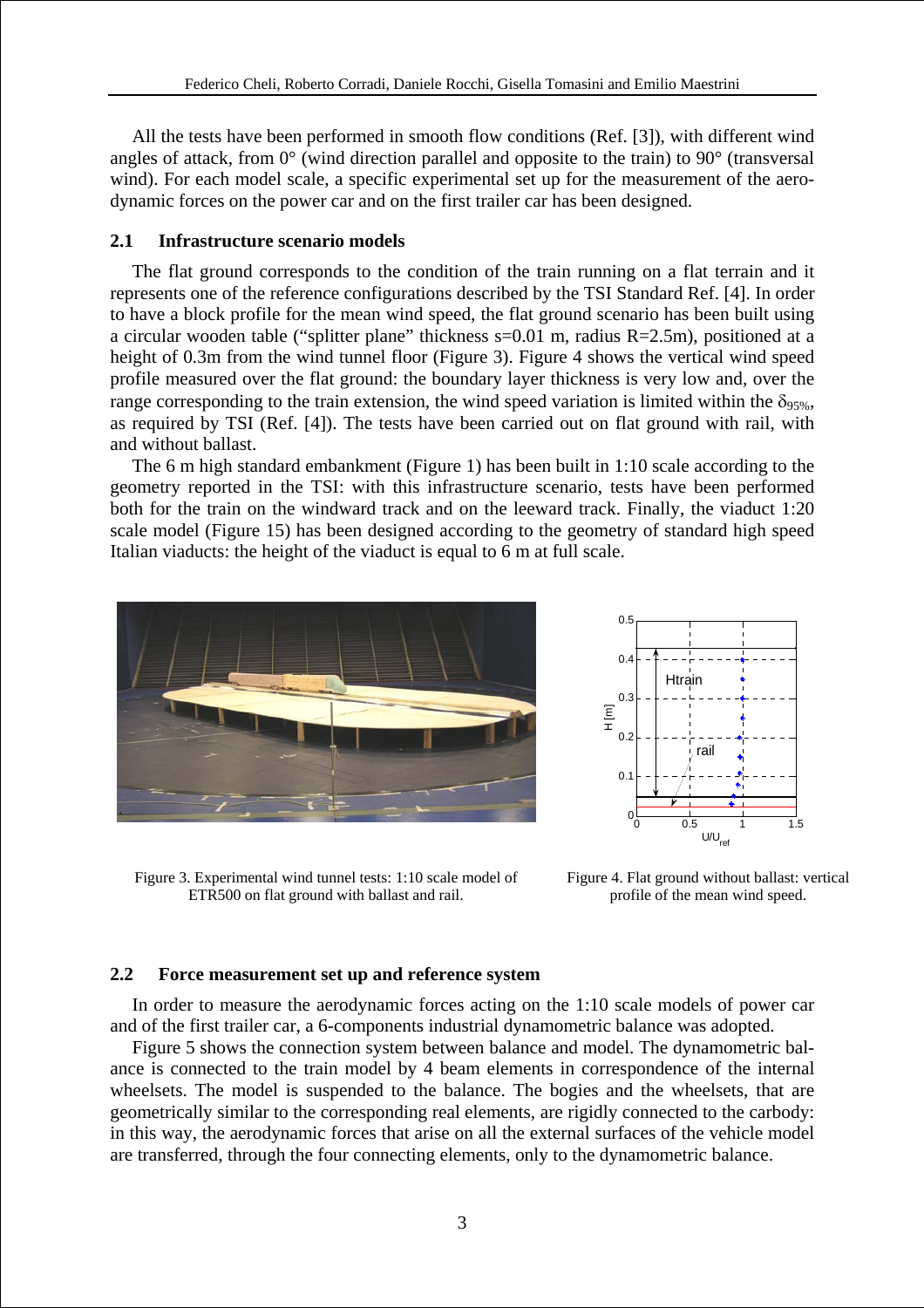The 1:20 scale model has been equipped with a 6-components internal dynamometric balance: this balance has been specifically designed for measuring the three aerodynamic forces and the three aerodynamic moments acting on the carbody, both in still and in moving model tests. As represented in Figure 6, the balance is composed by two horizontal plates, connected one to each other by means of seven miniaturized strain-gage load cells: four vertical dynamometers are positioned at the plates corners, two are positioned in the lateral direction (symmetrically with respect to the pitch axis), while a longitudinal load cell is put along the roll axis. Each load cell is linked to the plates through hinge-type constraints, in order to transmit the force only in the measurement direction. Since the upper plate is fixed to the carbody structure, while the lower one is connected to the bogies through elastic suspension elements, the balance measures the forces acting on all the carbody external surfaces.

The reference system adopted for the definition of the aerodynamic forces is fixed to the carbody and its origin is coincident with the carbody centre, at track height, as represented in Figure 5: x is the longitudinal axis, in the running direction, z is the vertical axis, upward directed, and y is perpendicular to define a right handed coordinate system. According to the CEN standard (Ref. [4]), the non-dimensional coefficients are defined as follows:

$$
C_{Fi} = \frac{F_i}{\frac{1}{2}\rho U^2 S} \qquad C_{Mi} = \frac{M_i}{\frac{1}{2}\rho U^2 Sh} \tag{1}
$$

where  $F_i$  (i=x,y,z) are the aerodynamic force components in the train's reference system (Figure 5) and  $M_i$  (i=x,y,z) are the corresponding moments, evaluated at the track height, in correspondence of the point P (Figure 5). In equation (1),  $\rho$  is the air density,  $\overline{v^2}$  is the mean square value of the wind speed, *h* is equal to 3m, and *S* is a standard reference surface which is equal to  $10 \text{ m}^2$ .





Figure 5. Scheme of connection between the external dynamometric balance and the 1:10 vehicle model.

Figure 6. Internal dynamometric balance for 1:20 scale model for forces measurement: top view and lateral view.

### **3 AERODYNAMIC COEFFICIENTS FOR 1:10 SCALE ETR500 TRAIN MODEL**

In this section, the aerodynamic coefficients measured on the 1:10 scale model of the ETR500 train are presented. Two infrastructure scenarios are considered, which are the same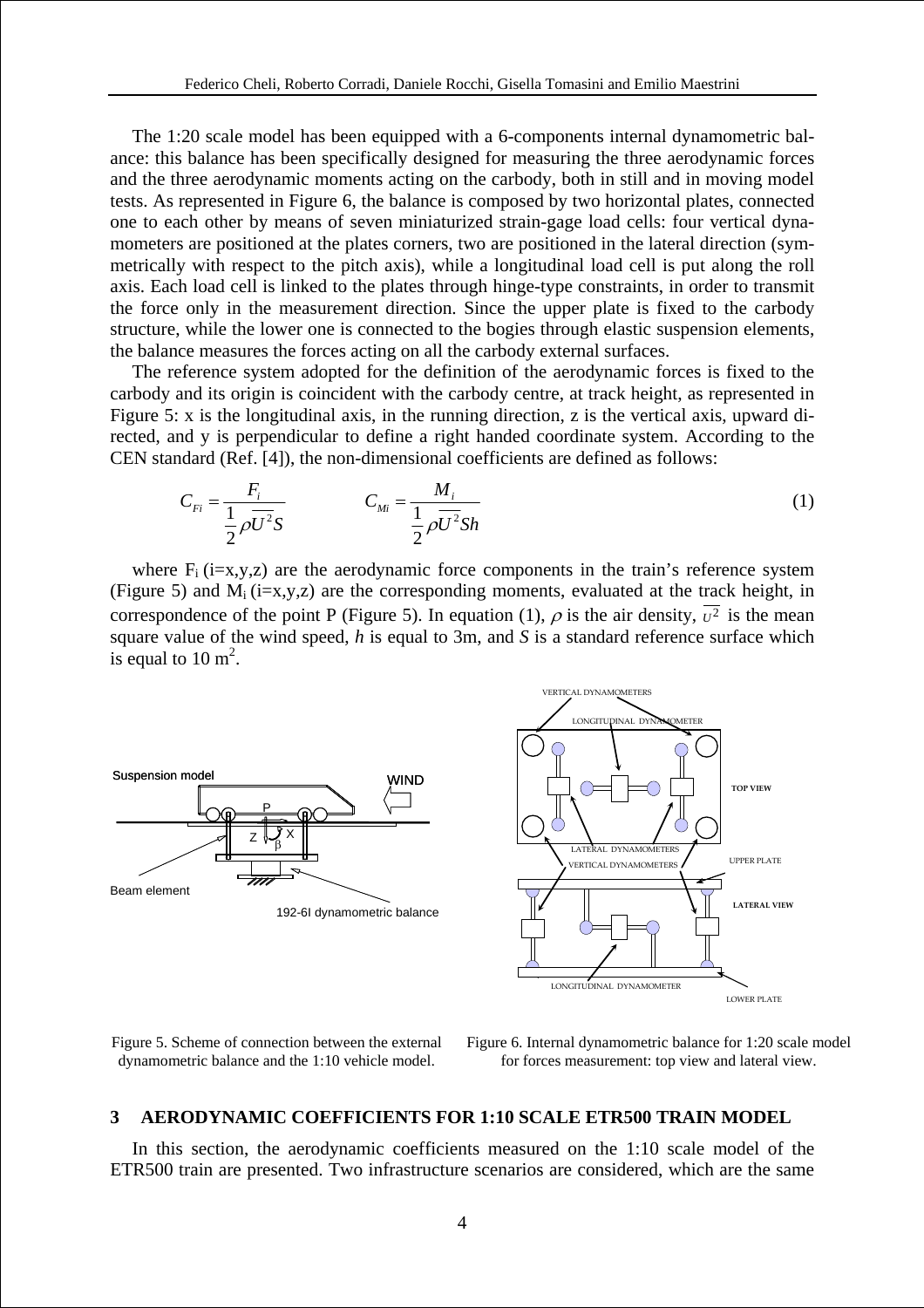prescribed in the TSI standard: flat ground and 6m-high standard embankment. The results for both power car and first trailer car are reported.

Figure 7 shows the aerodynamic coefficients measured on the 1:10 scale model of the power and trailer car of the ETR500 train on flat ground scenario for different wind angles of attack.



Figure 7. Aerodynamic force coefficients of ETR500 train, 1:10 scale model, flat ground: locomotive vs first trailer coach (CEN conventions).

It is possible to observe that the first vehicle shows, for all the coefficients, a maximum for angles between 55 and 60 degrees, while the second vehicle reaches its maximum, for the vertical force, the lateral force and the roll moment coefficient, at 90°. The coefficient trend with the angle of attack found for the locomotive is typical of all the leading vehicles of a convoy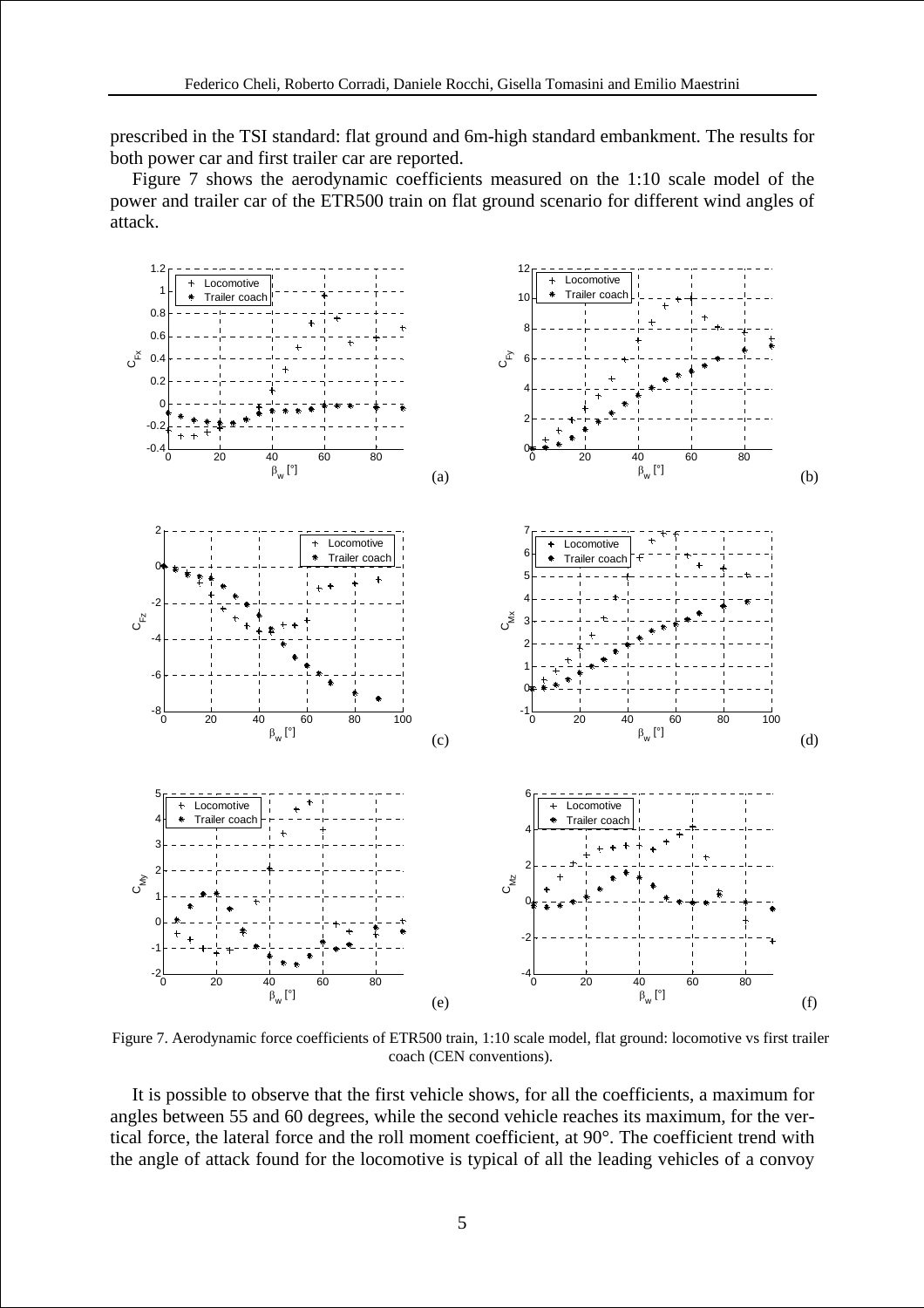(Ref. [1], [2], [3], [4], [5] and [6]) and it is due to a transition from slender to bluff body aerodynamic behaviour. Moreover, Figure 7 shows also that the first vehicle is characterized by a roll moment coefficient higher than the one of the second vehicle for all the angles of attack; on the other hand, the values of the vertical force coefficient of the power car are higher than those of the trailer car only in the range 10°-45°. As a consequence, the first vehicle is considered as the most critical in terms of risk of overturning and it is the only one that will be analysed in the risk analysis.



Figure 8. Aerodynamic force coefficients of ETR500, 1:10 scale model, 6m high standard embankment, locomotive: windward vs leeward side (CEN conventions).

The same aerodynamic coefficients for the first vehicle of the ETR500 train on a 6m-high embankment are shown in Figure 8, where a comparison between windward and leeward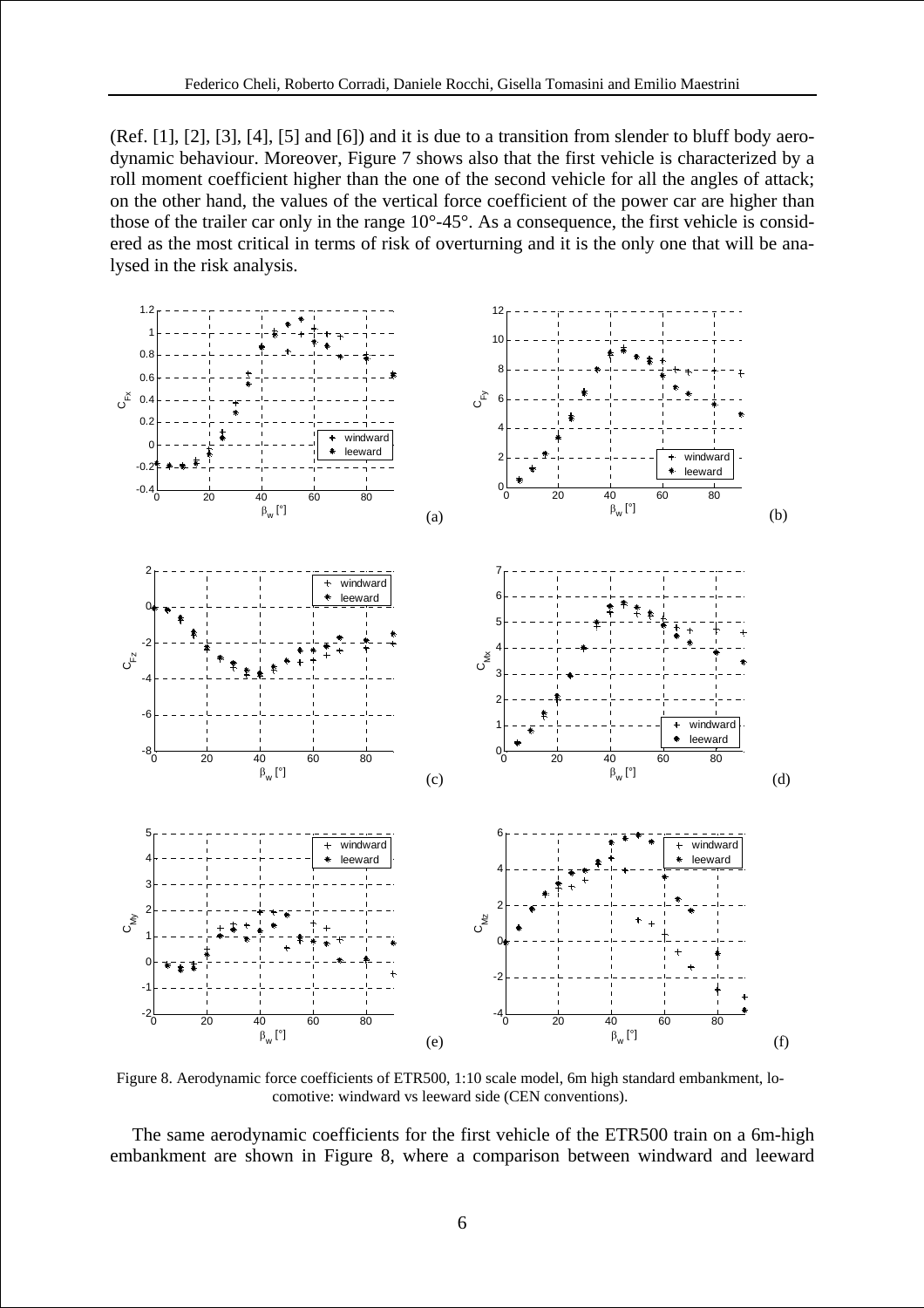train's position is reported. It is possible to observe that the main differences between the two configurations arise, for all the coefficients, at high angles of attack, while at low angles all the coefficients do not seem to be significantly sensitive to the train position on the embankment.

## **4 INFRASTRUCTURE SCENARIO EFFECTS**

It is well known that the infrastructure's geometry influences the aerodynamic response of a rail vehicle (Ref. [2], [3] and [6]). In this section, the 6m-high standard embankment and a typical railway viaduct have been considered and compared, in terms of aerodynamic coefficients, with the flat ground configuration and the effect of the scenario on wind speed will be analysed.

### **4.1 Embankment**

In order to investigate the flow modification induced by the infrastructure scenarios some preliminary tests have been performed without train model but with a pitot tube positioned in correspondence of the train position: in these tests the wind speed is measured both in free stream (far away upwind the scenario) and in a point 0.2m high (that corresponds to 2m in real scale) over the top of the rail.

Figure 9 shows the experimental set up adopted for the tests while Figure 10 shows the trend of the ratio between the wind speed measured by the pitot tube on the 6m high standard embankment and the wind tunnel speed measured in free stream. It is possible to observe that the acceleration due to the embankment is increasing with the angle of attack: the ratio goes from 1, in correspondence of wind parallel to the scenario to about 1.3, for perpendicular wind.



 $1.4$ experimental data 1.35 internolating function am  $\rm{V_{top}}$  of scenairo  $\rm{V_{upstream}}$  $1<sup>3</sup>$  $\frac{8}{5}$  1.25  $\frac{1}{2}$ <br>  $\frac{1}{2}$ <br>  $\frac{1}{2}$ <br>  $\frac{1}{2}$ <br>  $\frac{1}{2}$ <br>  $\frac{1}{2}$ <br>  $\frac{1}{2}$ <br>  $\frac{1}{2}$ <br>  $\frac{1}{2}$ <br>  $\frac{1}{2}$ <br>  $\frac{1}{2}$ <br>  $\frac{1}{2}$  $1.2$  $1.1$ 1.05 1 0 20 40 60 80 100  $\beta_w$ [°]

Figure 9. Embankment characterization tests: pitot tube over the embankment model (1:10 scale).

Figure 10. Embankment characterization tests: ratio between wind speed measured over the embankment and in free stream.

Figure 11 shows a comparison of the roll moment and the vertical force coefficients measured on the 1:10 scale model of ETR500 power car, between the 6m-high embankment scenario (windward) and the flat ground configuration without ballast. In particular, the aerodynamic coefficients measured on the windward side of the embankment have been computed by making reference to the incoming wind speed measured in two different positions: marker \* refers to the coefficients evaluated using the wind speed of undisturbed flow (free stream), while marker *x* corresponds to the coefficients calculated adopting the wind speed measured over the embankment, (without the train, in correspondence of the train position).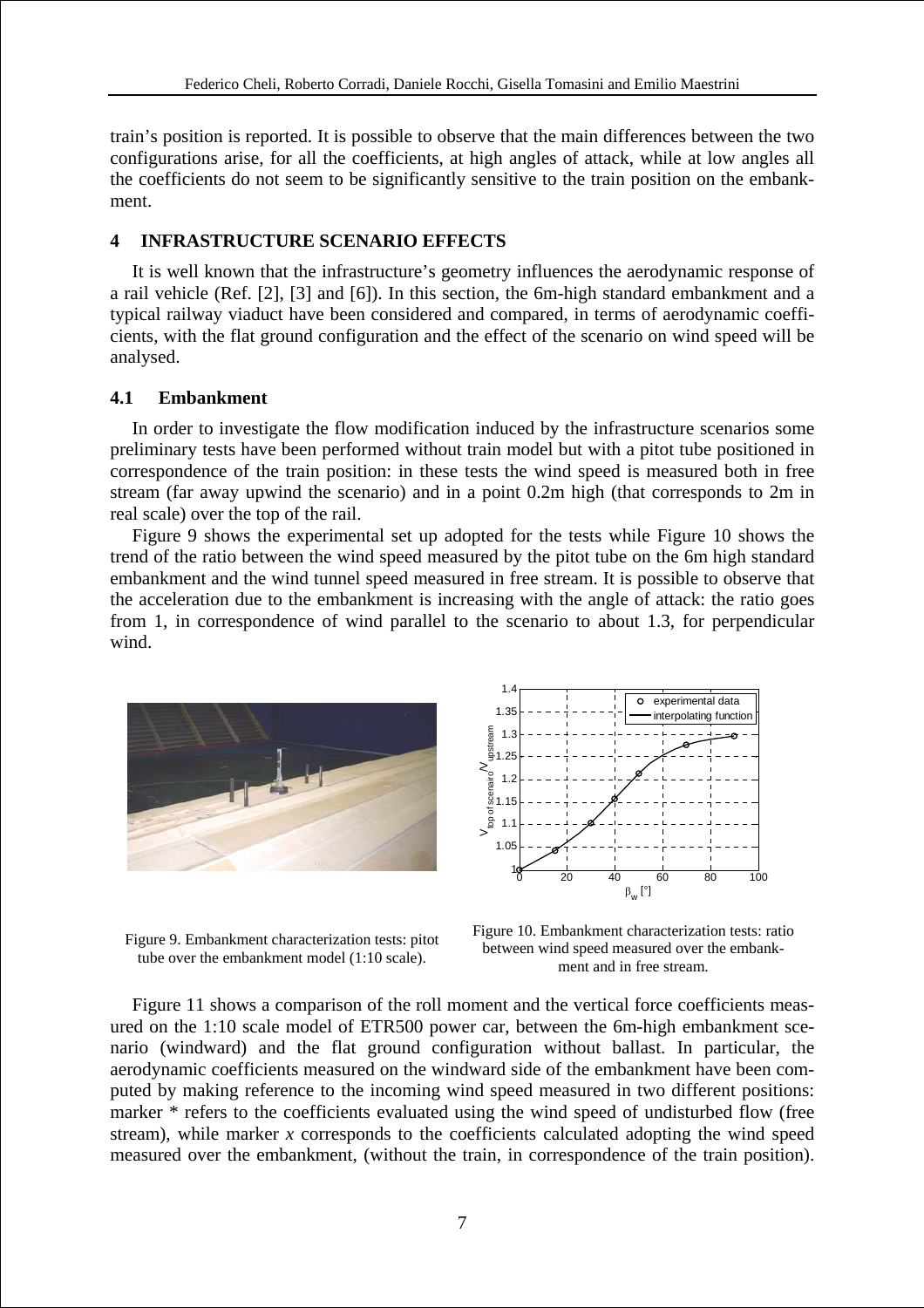This second procedure is adopted to account for the speed up effect associated to the infrastructure scenario.

The data reported in Figure 11 confirm the indisputable effect of the scenario on a train's aerodynamic behaviour. Considering the wind speed measured in free stream, the roll moment coefficient for train on embankment differs from the flat ground one, also for small angles of attack. In particular, the previous one is higher up to 40° and lower for larger angles of attack. If the roll moment coefficient for the embankment scenario is evaluated on the basis of the wind speed measured over the track, at low yaw angles (up to 35°), the coefficient itself is very close to the corresponding coefficient measured on flat ground. This demonstrates that, at low angles, the gap in the roll moment coefficient between flat ground and embankment can be substantially ascribed to the speed up effect associated to the geometry of the embankment. The practical outcome of this experimental result is that the flat ground coefficients can be used also for the embankment scenario provided that the accelerated wind speed on top of the embankment is adopted as the reference one for the aerodynamic loads computation. Effective formulas are proposed in literature to account for this speed up effect (Ref. [2]).



Figure 11. ETR500 1:10 model, trailer: roll moment coefficients (on the left) and vertical force coefficients (on the right) on embankment, windward, with reference speed upstream (+) and at the top of scenario (\*), and on flat ground (x).

Looking again at Figure 11, if we consider large angles of attack, the aerodynamic behaviour of the train is so influenced by the combined geometry of the complete system (train and embankment) that the physical phenomenon can not be simply reduced to a corrective coefficient related to the speed up effect, but the actual system geometry must be taken into account. In any case, it must be remembered that, when dealing with high speed trains, the train itself generally experiences wind angles of attack smaller than 30°, also for limiting wind speeds. As a consequence, the correction proposed for small angles of attack can be considered a useful mean to perform risk analysis calculations of specific embankment scenarios, starting from flat ground coefficients measured in wind tunnel. On the other hand, from Figure 11 it is possible to see that, up to 30 $^{\circ}$ , the vertical force coefficient  $C_{Fz}$  measured on flat ground is lower than that measured on embankment, also considering the wind speed on the top of the scenario. It is the authors' opinion that, in this case, the discrepancy between the two results is due to the different boundary conditions in the underbody zone.

In Figure 12 the same comparison shown in Figure 11 is proposed for the aerodynamic coefficients,  $C_{Mx}$  and  $C_{Fz}$ , measured on the leeward side of the 6m-high embankment scenario and evaluated with both the reference wind speeds: since the aerodynamic coefficients for the windward and the leeward configurations are not significantly different, similar observations can be drawn.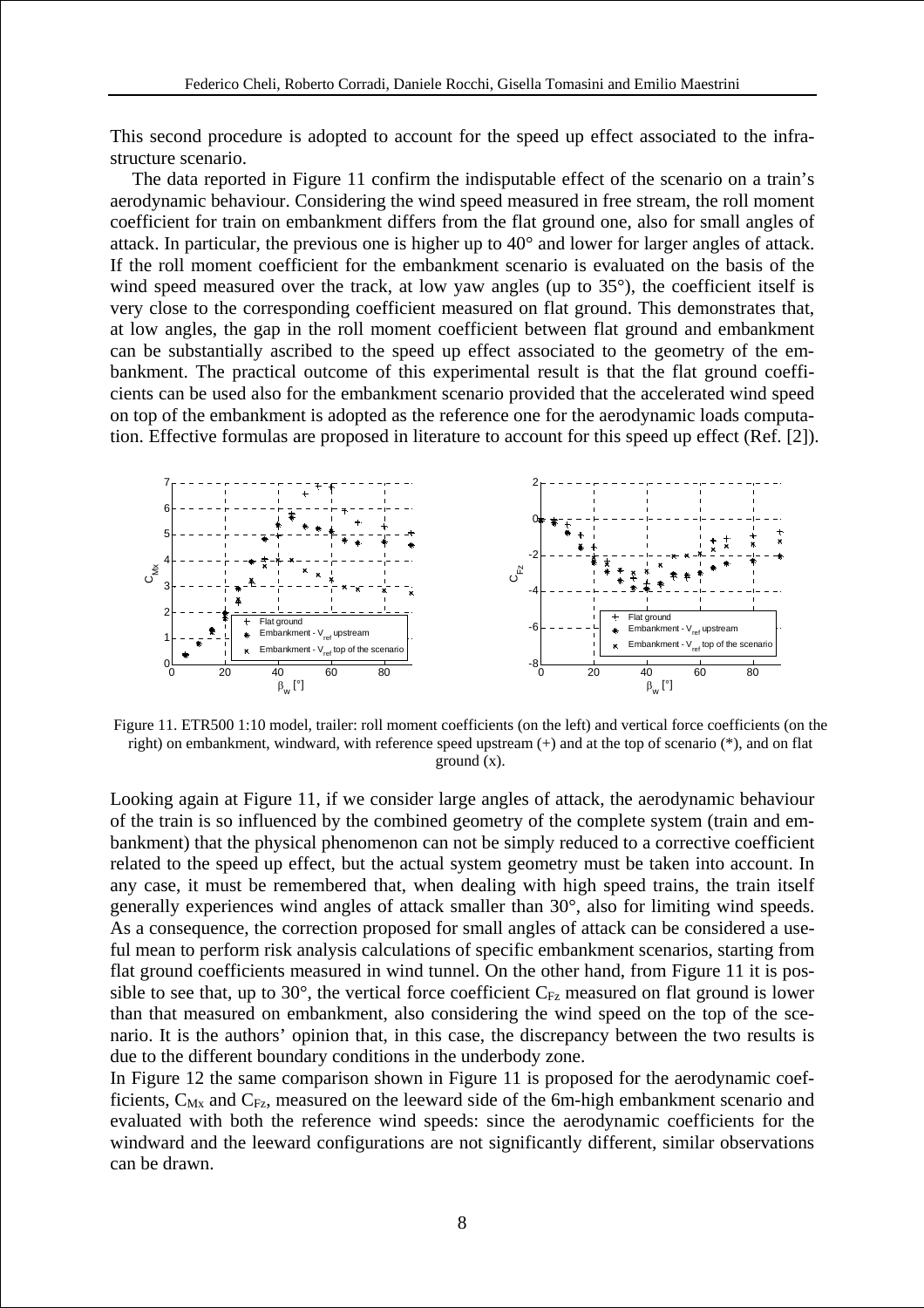

Figure 12. ETR500 1:10 model, trailer: roll moment coefficients (on the left) and vertical force coefficients (on the right) on embankment, leeward, with reference speed upstream (+) and at the top of scenario (\*), and on flat ground (x).

 The same analysis has been performed also on an other high speed trains with the same scenarios. Figure 13 shows the roll moment and the vertical force coefficients measured on a 1:10 scale model of the power car of an high speed train: also in this case the aerodynamic coefficients measured on the standard 6m-high embankment have been calculated by using, as reference speed, both the upstream speed and the velocity measured on the top of the embankment.

It is possible to see that, also for this train, the roll moment coefficient evaluated by making reference to the wind speed at the top of the scenario is almost equivalent to the corresponding flat ground coefficients but, in this case, this behaviour is verified only for a smaller range of angles of attack, from  $0^{\circ}$  up to  $20^{\circ}$ -25°. In the same range of angles of attack, the vertical force coefficient measured on the embankment by considering the wind velocity at top of the scenario get near to the corresponding coefficients measured on the flat ground and, for higher angles of attack (between  $30^{\circ}$  to  $45^{\circ}$ ) the gap between the two coefficients is almost completely filled.



Figure 13. High speed train, 1:10 model, trailer: roll moment coefficients (on the left) and vertical force coefficients (on the right) on embankment, windward, with reference speed upstream (+) and at the top of scenario (\*), and on flat ground (x).

From these observations, it is possible to conclude that the flat ground coefficients are equivalent, in terms of roll moment, to the ones measured on the embankment and calculated by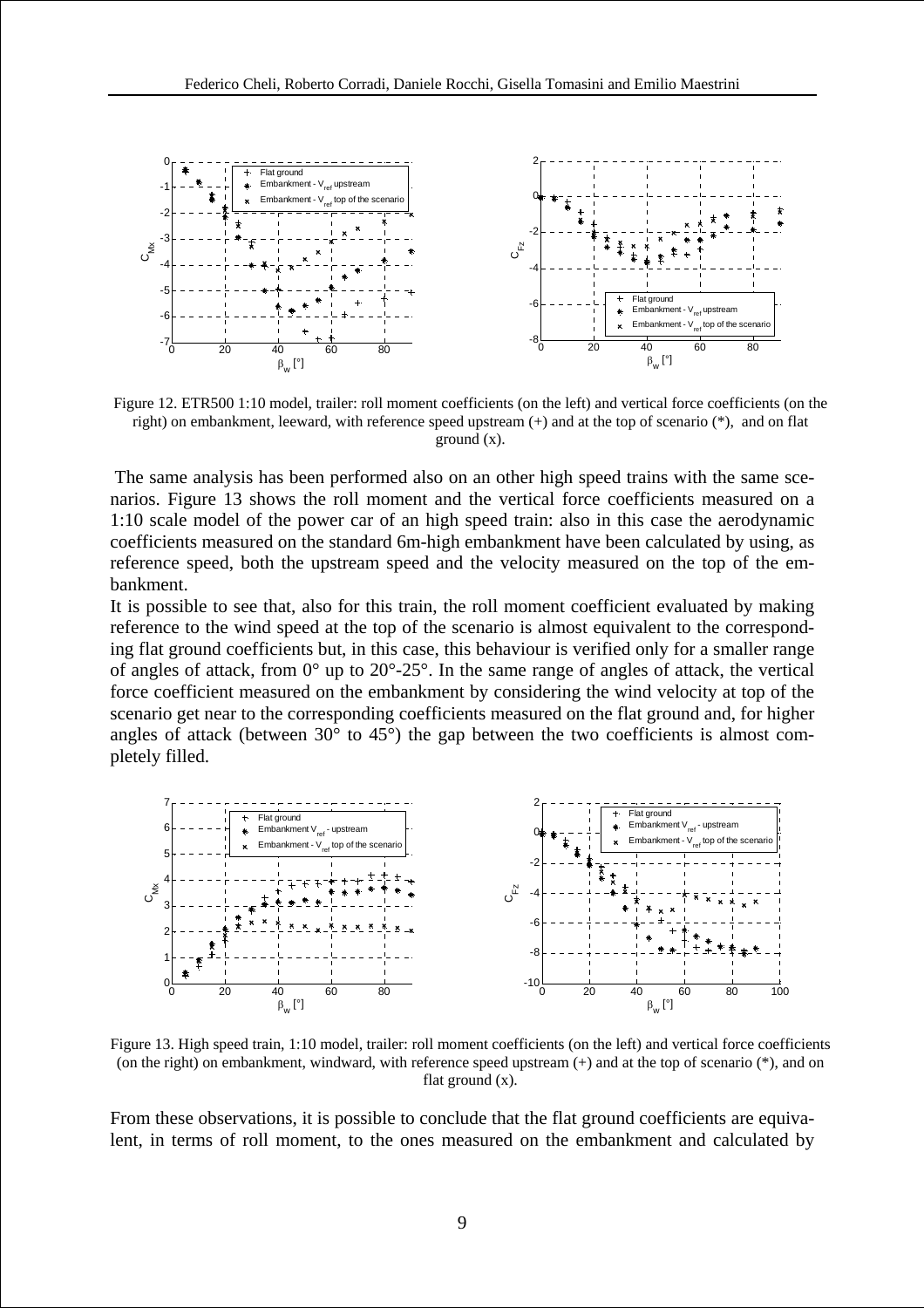adopting, as reference velocity, the wind speed measured on the track, for low angles of attack but the range of angles where this assumption if verified depends on the train aerodynamics.

The correction associated to the acceleration of flow can not completely fill the gap between embankment and flat ground results for the vertical force coefficient because this coefficient is particularly influenced by the boundary conditions in the underbody zone.

Figure 14 shows a comparison between the 6m-high embankment scenario (windward) and the flat ground configuration with ballast and rail.

It is possible to observe that the roll moment coefficients measured with the flat ground with ballast and rail are not significantly different from what is measured on flat ground without ballast: as a consequence, the remarks undertaken for the case of flat ground without ballast relative to the roll moment coefficient can be extended also to the case of flat ground with ballast and rail. Looking again at Figure 14, when considering the vertical force coefficient, the coefficients measured with the embankment, evaluated by making reference to the upstream wind velocity, are in good agreement with the corresponding coefficient relative to the flat ground with ballast and rail up to about 30°-35° angle of attack. The direct consequences of this result are that the speed up effect associated to the embankment seem not to have significant influence on the vertical force coefficient and the differences between vertical force coefficients measured in different scenarios (see Figure 11) are mainly due to the boundary conditions in the underbody zone that are similar between embankment and ballast and rail.



Figure 14. ETR500 1:10 model, coach: roll moment coefficients (on the left) and vertical force coefficients (on the right) on embankment, windward, with reference speed upstream (+) and at the top of scenario (\*), and on flat ground+ballast&rail (x).

#### **4.2 Viaduct**

Also for the viaduct scenario, tests have been performed without train model in order to evaluate the effect of the viaduct 1:20 scale model on the flow field. As represented in Figure 15, the experimental set up is composed by a cobra probe, positioned at a height of 0.2m over the top of the rail (that correspond to 4m in real scale): this instrument allows the measurement of the three components of the wind velocity. Moreover, during these tests, the wind speed is measured by a pitot tube set away upwind the viaduct.

Tests have been performed with and without a nose positioned in front of the viaduct in order to highlight the effects of the finite boundary of the viaduct model on the flow field.

Figure 16 shows the ratio between the horizontal wind velocity measured by the cobra probe at top of the scenario and the same component measured upstream by the pitot tube for the viaduct with and without nose (Figure 15), as a function of the angle of attack.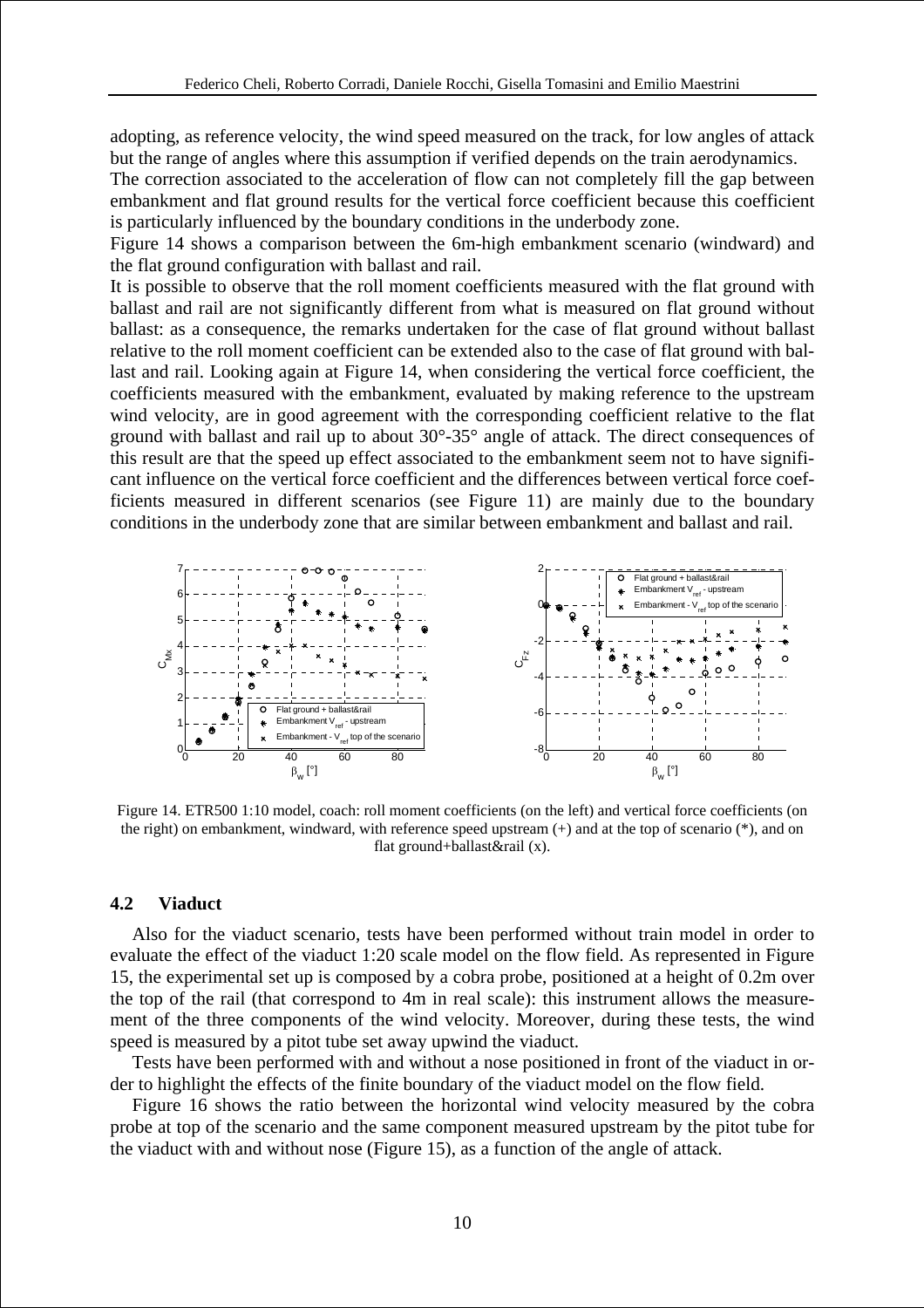From these experimental results it is clear that, except at  $\beta_w=0^\circ$  and  $\beta_w=5^\circ$  (where the effects of the finite boundary of the viaduct model are significant), the wind speed on the top of the viaduct is equivalent to that measured upstream up to  $\beta_w=35^\circ$ . Moreover, we can observe that there are not relevant variations between the speed measured over the top of the scenario with and without the nose.

Finally, Figure 17 shows the ratio between the vertical component of the wind velocity measured by both the cobra probe at top of the scenario and the same component measured upstream for the viaduct with the nose. The vertical component remains lower than 5% of the upstream wind velocity at almost all the angles of attack.

In conclusion, for the considered viaduct and up to about  $35^{\circ}$ -40 $^{\circ}$ , using the wind speed measured at an height equivalent, in real scale, to 4m over the top of the scenario, the effects on the flow field associated to the viaduct scenario can be considered negligible.



Figure 15. Viaduct with nose, characterization tests: cobra probe over the viaduct model (1:20 scale).



Figure 16. Viaduct, horizontal component wind speed: viaduct model with nose (black points) and without nose (red points).



Figure 17. Viaduct with nose, vertical component wind speed: ratio between wind speed measured over the embankment and upstream.

Figure 18 shows the roll moment and the vertical force coefficients measured on the 1:20 scale model of the power car of the ETR500 train on viaduct, in windward and leeward position, in comparison with the corresponding coefficients measured on the 1:10 scale model of the same vehicle on flat ground without ballast. The coefficients of the viaduct configuration have been calculated by adopting, as reference wind velocity, the upstream speed. It is possible to observe that, up to  $\alpha$ =40°, the roll moment coefficients measured with the flat ground is in a good agreement with the highest between the coefficients measured, at each angle, in windward and leeward configurations on viaduct. On the other hand, for the vertical force coefficients, the gap between the three analysed configurations is more important: for angles of attack up to 35°, the coefficients measured with the flat ground are more critical than what is measured with both the configurations on viaduct.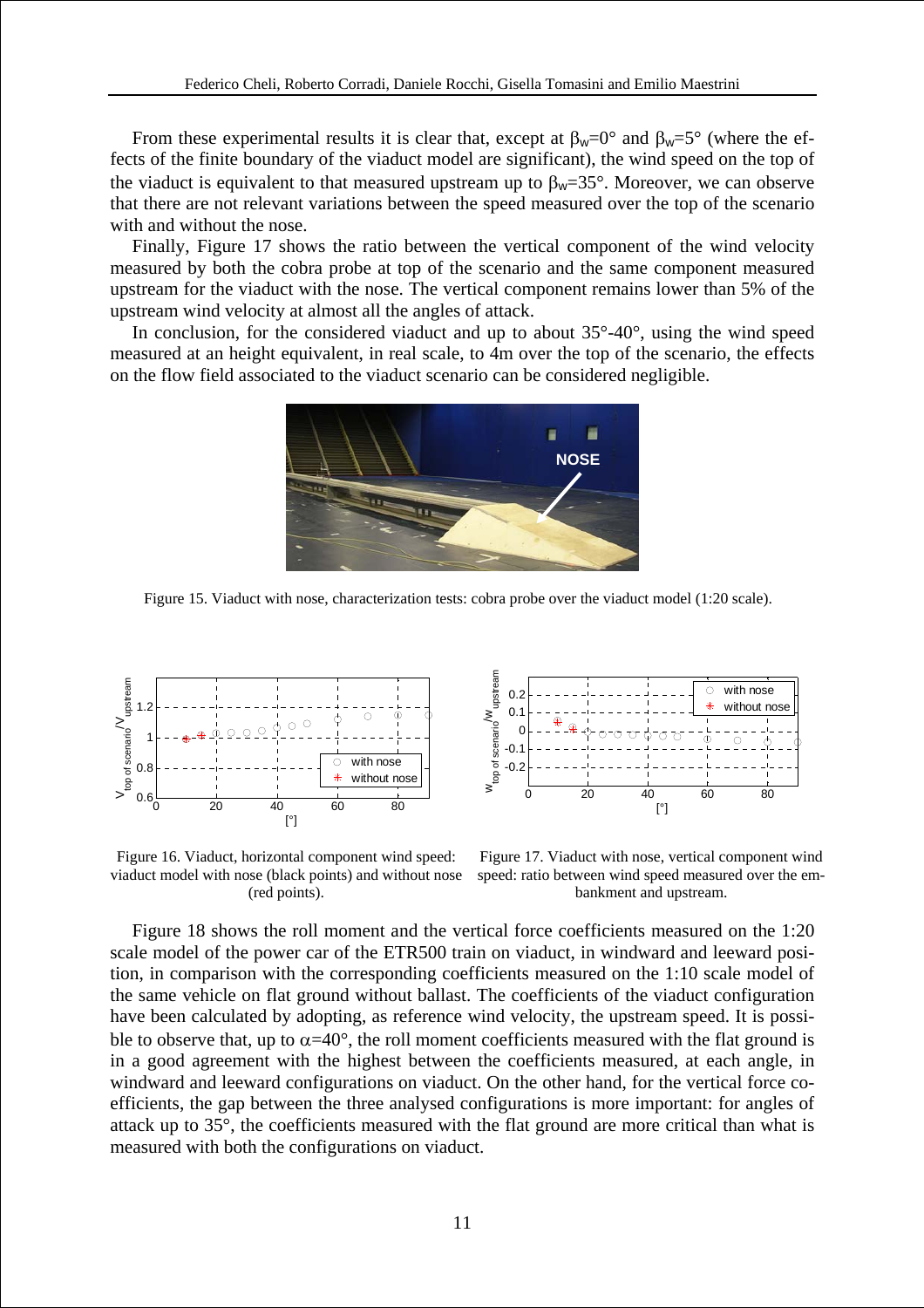

Figure 18. ETR500 1:10 model, trailer: roll moment coefficients (on the left) and vertical force coefficients (on the right) on flat ground  $(+)$  and on viaduct, windward  $(*)$  and leeward  $(x)$ .

### **5 CONCLUSIONS**

The aerodynamic coefficients of the ETR500 train measured, through wind tunnel tests, for the standard TSI infrastructure scenarios (flat ground with and without ballast and 6m-high embankment) have been shown.

Moreover, in order to understand the effect of the scenarios on the aerodynamic coefficients, two typical infrastructure scenarios (embankment and viaduct) of a railway line have been characterized through wind tunnel tests with and without the vehicle model.

From the experimental results carried out on the embankment with different train models, it is possible to conclude that the roll moment coefficient is affected by the speed up associated to the scenario. At low angles of attack, if the coefficient is defined by adopting, as reference velocity, the wind speed measured over the track, it is equivalent to the one measured on the flat ground. On the contrary, also from the tests carried out on flat ground with ballast and rail, it has been highlighted that the vertical force coefficient is not significantly influenced by the flow acceleration but it is mainly influenced by the boundary conditions in the underbody zone: in fact, the lift coefficient measured with the embankment, at low angles of attack is very similar to that found on flat ground with ballast and rail.

Finally, the tests performed with the typical Italian viaduct without the train model have shown that, up to about 40°, the effects on the flow field associated to the scenario can be considered negligible. The corresponding roll moment coefficient, in the same range of angles of attack, is not so different from that measured on flat ground.

#### **ACKNOWLEDGEMENTS**

The research has been developed with the financial support of TRENITALIA Gruppo FS, which also provided the physical train models for the wind tunnel experimental tests.

#### **REFERENCES**

[1] C.J. Baker. Ground vehicles in high cross winds Part 1 Steady Aerodynamic forces. *Journal of Wind Engineering and Industrial Aerodynamics*, **5**, 69-90, 1991.